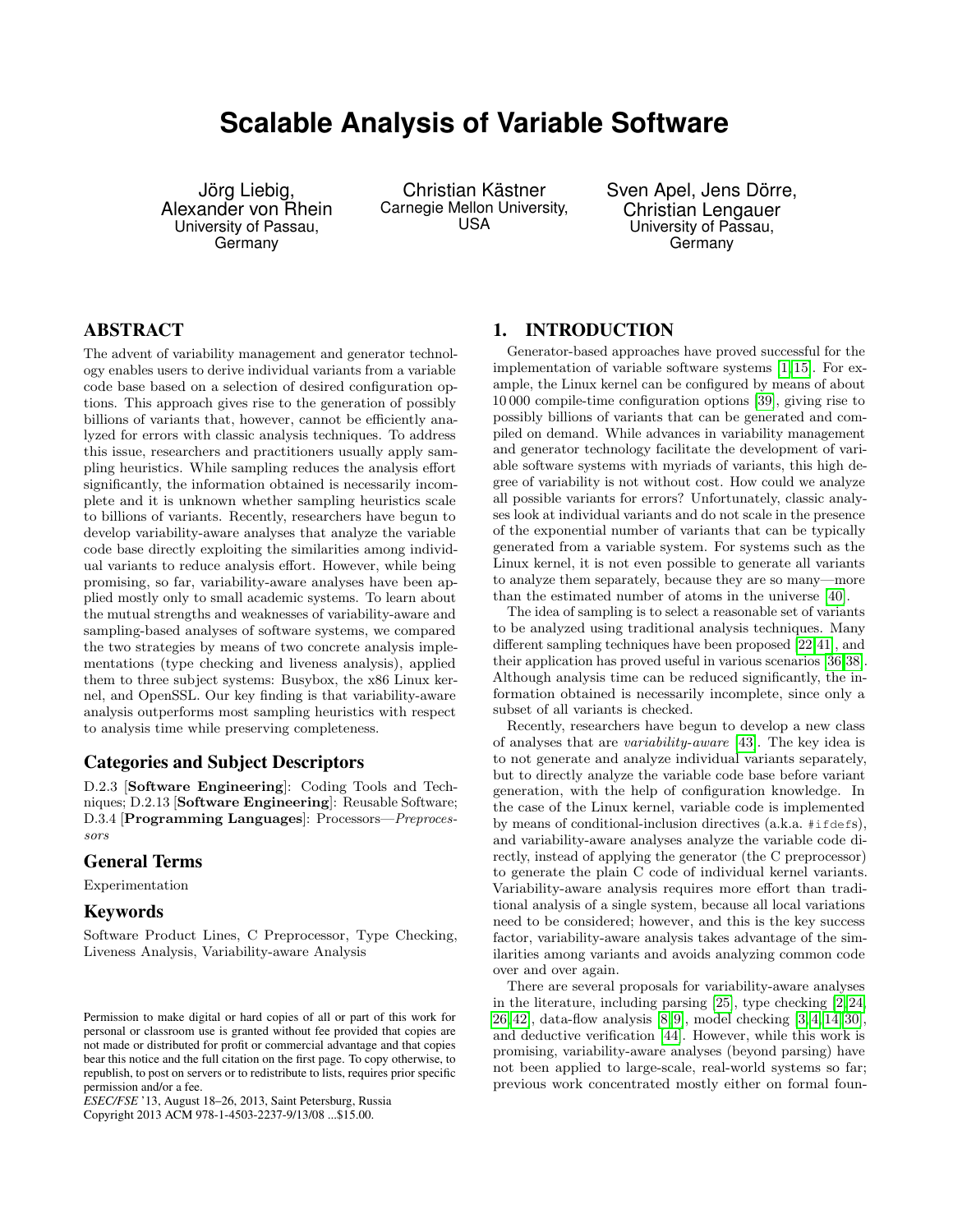dations or is limited with respect to practicality (evaluated with academic case studies only), as we discuss in Section [6.](#page-8-0)

Despite the foundational previous work, it is unclear whether variability-aware analysis scales to large systems, as it considers all code and all variations of a system simultaneously. Since sampling is still a de-facto standard for analyzing variable software systems in practice, we explore the feasibility and scalability of both sample-based and variability-aware analysis in practice empirically. To this end, we have developed two fully-fledged variability-aware analyses for C: type checking and liveness analysis (a data-flow analysis). We applied each of them to three real-world, large-scale variable systems: the Busybox tool suite, the Linux kernel, and the cryptographic library OpenSSL. In terms of scalability, we compare the variability-aware analyses to state-of-the-art sampling strategies used in practice (generating all variants is not even possible in reasonable time in our case studies). We found that variability-aware analyses scale well—even outperform some of the sampling strategies—while still providing complete information on all system variants.

Beside quantitative results, we report on our experience with making variability-aware analyses ready for the real world, and we discuss insights into the development of variability-aware analyses in general. These insights subsume existing studies on variability-aware analysis techniques and they can guide the development of further analyses.

Overall, we make the following contributions:

- An introduction to the problem of analyzing variable software, including possible solutions such as sampling and variability-aware analysis.
- An experience report of how to implement scalable variability-aware analysis for preprocessor-based systems, based on an existing variability-aware parsing framework [\[25\]](#page-10-7).
- A discussion of general patterns of variability-aware analyses that can guide the development of further analyses.
- A series of experiments that compare the performance of variability-aware analysis with the performance of state-of-the-art sampling strategies based on three realworld, large-scale subject systems.
- A reflection of our experience with applying variabilityaware and sampling-based analyses in practice, and of challenges we encountered in our investigation.

The subject systems and all experimental data are available on a supplementary website: <http://fosd.net/vaa>; the analysis implementations are part of the TypeChef project: <http://ckaestne.github.com/TypeChef> .

# 2. PREPROCESSOR-BASED VARIABILITY

Before we get to sampled-based and variability-aware analyses and their comparison, we introduce the development of variable software using the C preprocessor cpp. cpp is a frequently applied tool for the development of variable software [\[31\]](#page-10-13). It provides several features to implement variable code fragments using conditional-inclusion macros (a.k.a. #ifdefs). For instance, our running example in Figure [1](#page-1-0) contains three variable pieces of code: an alternative macro expression (Line 1-3), an optional function parameter (Line 6), and an optional statement (Line 13). The in-/exclusion of such annotated code is controlled by the values of *configuration options* (here:  $A$  and  $B$ ) that can be combined using logical operators.

```
\frac{1}{2} \frac{\text{#ifdef } A}{\text{#else}} #define EXPR (a<0)
  \frac{2}{3} \frac{\text{Helse}}{\text{tendif}} #define EXPR 0
        3 #endif
  \frac{4}{5}5 int r;
  \begin{bmatrix} 6 \\ 7 \end{bmatrix} if \begin{bmatrix} 6 \text{ K} \text{ F} \\ \text{F} \end{bmatrix} if \begin{bmatrix} 6 \text{ K} \text{ F} \\ \text{F} \end{bmatrix} if \begin{bmatrix} 6 \text{ K} \text{ F} \\ \text{F} \end{bmatrix}if (EXPR) {
                8 return -b;
 \frac{8}{9}10 int c = a;
11 if (c) {<br>12 c += a:
\begin{array}{c|c}\n 12 & c & \text{--} = a; \\
 13 & \text{#ifdef}\n \end{array}#ifdef B c += b; #endif
1415 return c;
16 }
```
<span id="page-1-0"></span>Figure 1: Running example in C with variability expressed in the form of preprocessor directives (Lines 1–3, 6, and 13); for brevity, we underlined and integrated **#ifdef** directives inside single code lines.

In most cases not all combinations of configuration options of a system are valid, so developers use variability models to express relations between configuration options and define which combinations of configurations options are valid. One widely used tool in practice to express variability models is Kconfig, $\frac{1}{1}$  $\frac{1}{1}$  $\frac{1}{1}$  which is used for example in the development of Linux and Busybox. Variability models can be transformed into boolean formulas, which enables efficient reasoning about them using current SAT-solver technology [\[34\]](#page-10-14).

# <span id="page-1-2"></span>3. SAMPLE-BASED ANALYSIS

Sample-based analysis has its origin in early approaches of testing software [\[35\]](#page-10-15). Due to the sheer size and complexity of real-world systems (the number of variants can grow exponentially with the number of configuration options), a brute-force approach of analyzing all variants in isolation is not feasible. Hence, developers typically analyze only a subset of variants, called the sample set, using off-the-shelf analysis tools. The idea is that, even though we cannot analyze all variants individually, we can still strive for analyzing a representative sample set to be able to draw informed conclusions about the entire set of variants (e.g., in terms of defect probability).

The sample set is selected by a sampling heuristic, either by a domain expert or by an algorithm. Researchers and practitioners have proposed different sampling heuristics, some of which require sophisticated upfront analyses. We selected four that are common in practice: single configuration, random, code coverage, and pair-wise coverage, as described below. For an overview of other sampling strategies, see a recent survey [\[35\]](#page-10-15).

*Single-conf heuristic.* The simplest sampling heuristic (sin $gle\ conf)$  is to analyze only a single representative variant that enables most, if not all, of the configuration options of the variable system. Typically, the variant is selected manually by a domain expert. The strength of this heuristic is that one needs to analyze only a single variant, hence it is fast. By selecting many configuration options, the heuristic tries to cover a large part of the system's code, however, it cannot cover mutually exclusive code pieces or intricate interactions specific to individual combinations of configuration options [\[19\]](#page-10-16). For the code snippet in Figure [2,](#page-2-0) we can create a configuration that enables all configuration options:

<span id="page-1-1"></span><sup>1</sup>[https://www.kernel.org/doc/Documentation/kbuild/](https://www.kernel.org/doc/Documentation/kbuild/kconfig-language.txt) [kconfig-language.txt](https://www.kernel.org/doc/Documentation/kbuild/kconfig-language.txt)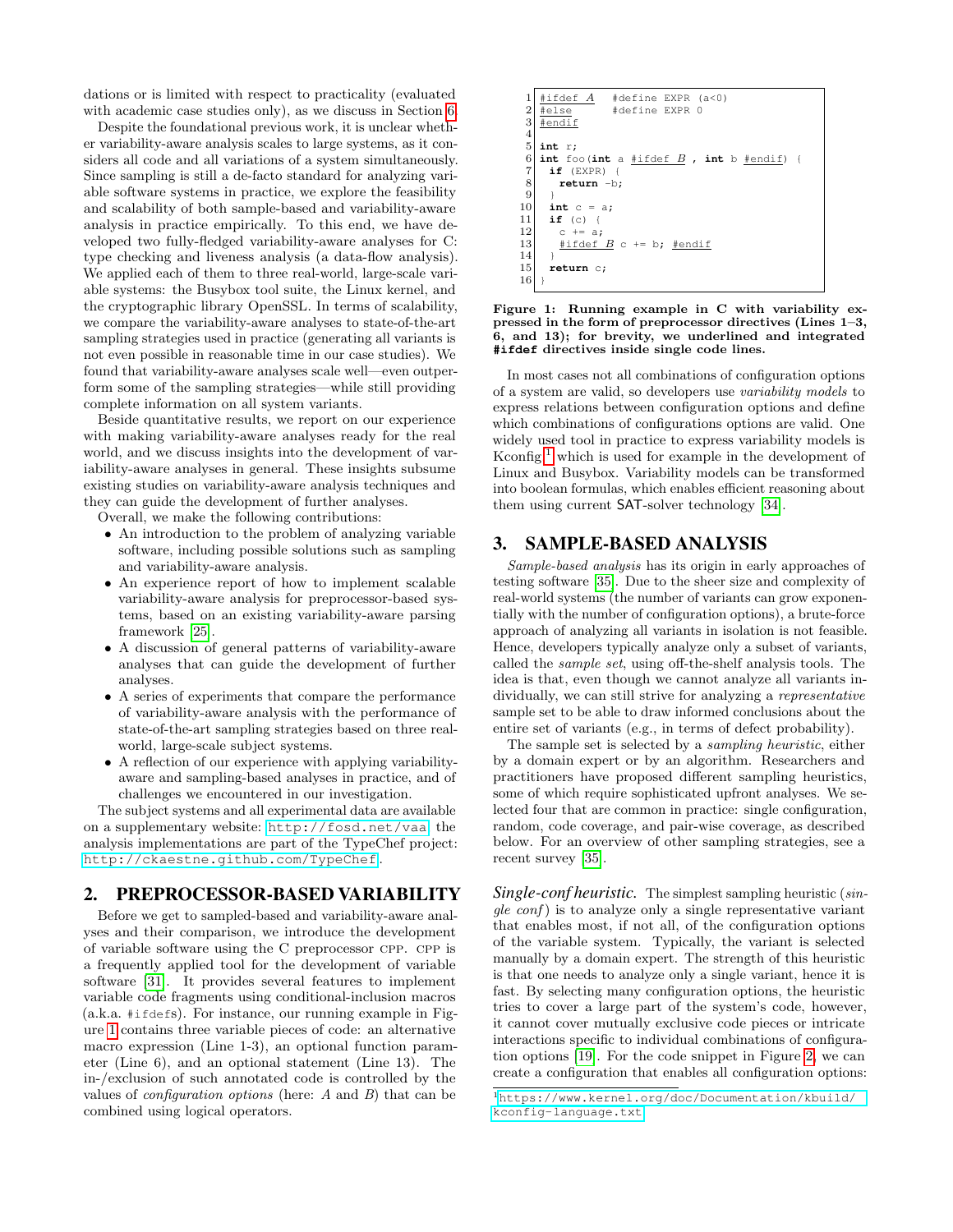

<span id="page-2-0"></span>Figure 2: C code with preprocessor directives; the header file (left) contains one alternative and one optional definition; the C file (right) uses the definitions of the header file.

 $\{A, B, C\}$ . Since code fragments in Lines 2 and 4 are mutually exclusive, a single configuration will cover only one of them, leaving Line 4 uncovered, in our case.

According to Dietrich et al. [\[17\]](#page-9-8), in the Linux development community, it is common to analyze only one predefined variant with most configuration options selected, called allyesconfig. Similarly, many software systems come with a default configuration that satisfies most users and that usually includes many configuration options.

*Random heuristic.* A simple approach to select samples is to generate them randomly. For example, in a project with  $n$  features, we could make  $n$  random, independent decisions whether to enable the corresponding configuration option. In projects with constraints between options, we would discard variants with invalid configurations and would keep the remaining variants as our sample. Random sampling is simple and scales to an arbitrary sample size. Alternatively testing can continue until time or money runs out. Random sampling does not adhere to any specific coverage criterion, though.

*Code-coverage heuristic.* The code-coverage heuristic is inspired by the statement-coverage criterion used in software testing [\[47\]](#page-10-17). In contrast to software testing, the code-coverage heuristic aims at variant generation not code execution [\[41\]](#page-10-3). The goal of this heuristic is to select a minimal sample set of variants, such that every lexical code fragment of the systems' code base is included in, at least, one variant. In contrast to the single-conf heuristic, the code-coverage heuristic covers mutually exclusive code fragments. However, note that including each code fragment at least once, does not guarantee that all possible combinations of individual code fragments are considered. For the code snippet in Figure [2,](#page-2-0) two configurations  $\{A, B, C\}$  and  $\{\}$ —the first selecting all options and the second deselecting them all—would be sufficient to include every code fragment in at least one variant. However, it would not help to detect the compilation error, i.e., calling bar when  $A$  is selected but  $B$  is not.

Although there is an algorithm to compute an optimal solution (a minimal set of variants) by reducing the problem to calculating the chromatic number of a graph, this algorithm is NP-complete and by far too slow for our case studies.<sup>[2](#page-2-1)</sup> Instead, we resort to the conservatively approximated solution of Tartler et al. [\[41\]](#page-10-3), which speeds up the computation of the sample set significantly at the cost of producing a sample set that is possibly larger than necessary.

A subtle problem of this heuristic arises from the issue of how to treat header files. When computing the sample set of two variants in our example, we have implicitly assumed that we analyze coverage in the main file and the included header file together. Due to the common practice of including files that themselves include other files, a single #include statement in the source code can bloat the code base of a single file easily by an order of magnitude, something we frequently observed in Linux, in which on average 300 header files are included in each C file [\[25\]](#page-10-7). In addition, header files often exhibit their own variability, not visible in the C file without expanding macros. Furthermore, some header files may be included only conditionally, depending on other #ifdef directives, such that, for a precise analysis of all header code, sophisticated analysis mechanisms become necessary (e.g., using symbolic execution of the preprocessor code) [\[20,](#page-10-18) [25,](#page-10-7) [29\]](#page-10-19). This explosion and cost can make precise analyses that include header files unpractical or infeasible, even with Tartler's approximate solution. Therefore, we distinguish two strategies for code coverage: (1) covering variability only in C files and (2) covering variability in C files and their header files. Analyzing only the main file above, a single configuration  $\{A, C\}$  would be sufficient to cover all code fragments of the main file.

*Pair-wise heuristic.* The pair-wise heuristic is motivated by the hypothesis that many faults in software systems are caused by interactions of, at most, two configuration options [\[10,](#page-9-9)[28,](#page-10-20)[37,](#page-10-21)[38\]](#page-10-5). Using the pair-wise heuristic, the sample set contains a minimal number of samples that cover all pairs of configuration options, whereby each sample is likely to cover multiple pairs. For the code in Figure [2,](#page-2-0) with three optional and independent features, a pair-wise sample set consist of 4 configurations:  $\{A, B\}$ ,  $\{A, C\}$ ,  $\{B, C\}$ , and  $\{\}.$ 

The computation of pair-wise sample sets is not trivial if constraints, such as  $A$  implies  $B$  or  $C$ , exist in a variability model; in fact it is NP-complete (similar to the minimum set cover problem) [\[21\]](#page-10-22). Hence, existing tools apply different conservative approximations to make the computation possible for large systems with many configuration options. For our experiments, we use  $SPLCATool<sup>3</sup>$  $SPLCATool<sup>3</sup>$  $SPLCATool<sup>3</sup>$  by Johansen et al., which computes pair-wise samples using covering arrays [\[21\]](#page-10-22). The computed sample covers all pair-wise interactions that occur in a given system, but is not guaranteed to be minimal.

## <span id="page-2-3"></span>4. VARIABILITY-AWARE ANALYSIS

Variability-aware analysis (also known as family-based analysis [\[43\]](#page-10-6)) takes advantage of the similarities between the variants of a system in order to speed up the analysis process. Although individual variability-aware analyses differ in many details [\[43\]](#page-10-6), an idea that underlies all of them is to analyze code that is shared by multiple variants only once. To this end, variability-aware analyses do not operate on generated variants, but on the raw code artifacts that still contain variability and available configuration knowledge, prior to the variant-generation step.

In our context, variability-aware analyses work directly on C code that still contains preprocessor directives. As code artifacts with preprocessor directives cannot be processed directly by standard analyses, an analysis has to be preparedit has to be made variability-aware (plain preprocessing does

<span id="page-2-1"></span> $2\overline{P_{\text{O}}r}$  more details on the optimal algorithm, see [https://github.](https://github.com/ckaestne/OptimalCoverage) [com/ckaestne/OptimalCoverage](https://github.com/ckaestne/OptimalCoverage).

<span id="page-2-2"></span><sup>3</sup><http://heim.ifi.uio.no/martifag/splcatool>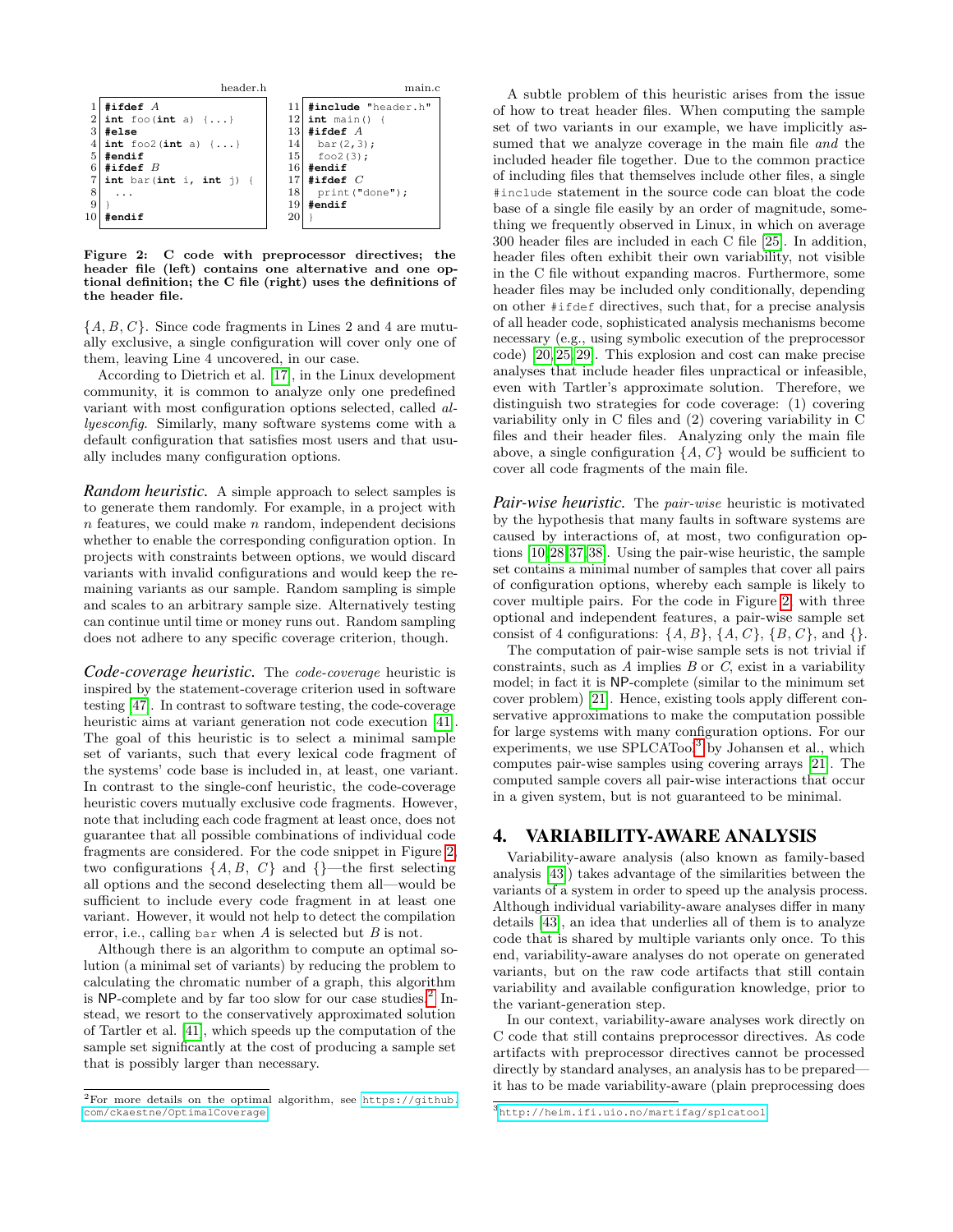

<span id="page-3-0"></span>Figure 3: Excerpt of the corresponding variable AST (left) and CFG (right) for our running example of Figure [1.](#page-1-0)

not help, as it removes variability). Technically, one has to adapt existing analyses to empower them to work with variable code fragments. This approach has been pursued for adapting existing type-checking, model-checking, and testing techniques to variable systems [\[2,](#page-9-2) [14,](#page-9-7) [24,](#page-10-8) [26,](#page-10-9) [27,](#page-10-23) [30\]](#page-10-11).

Although variability-aware analysis has been applied in academic projects, showing promising performance improvements by orders of magnitude, apart from parsing [\[25,](#page-10-7) [26\]](#page-10-9), it has never been applied to real-world software systems at the scale of Linux. Since many industrial software systems are implemented in C and use #define and #ifdef directives (and a build system) to implement compile-time variability, we set the goal of implementing two variability-aware analyses for C and of applying them to large-scale projects.

For the purpose of presenting and discussing the results of our empirical study, we explain in the remaining section our design decisions in implementing variability-aware type checking and liveness analysis. Note that we implemented the liveness analysis for the purpose of our study. It is the first variability-aware data-flow analysis for C. It scales to real-world, large-scale systems such as Linux.

*Variable abstract syntax trees.* Many static analyses are performed on abstract syntax trees (ASTs). Since we want to analyze an entire variable software system, we have to construct an abstract syntax tree that covers all variants of a system and the corresponding configuration knowledge.

The desired variable AST is like a standard AST, but it contains additional nodes to express compile-time variation. A Choice node expresses the choice between two or more alternative subtrees (similar to ambiguity nodes in GLR parse forests [\[45\]](#page-10-24); explored formally in the choice calculus [\[18\]](#page-10-25)). For example, Choice  $(A, a<0, 0)$  (Figure [3,](#page-3-0) left) expresses the alternative of two expressions  $a < 0$  and 0 that is controlled by configuration option A. The choice node is a direct representation of the variable expression in our running example (Figure [1;](#page-1-0) #ifdefs on Line 1 to 3 and their usage on Line 7). One alternative of a choice may be empty ( $\varepsilon$ ; see Figure [3\)](#page-3-0), which makes the other, in fact, optional. In principle, we could use a single Choice node on top of the AST with one large branch per variant; but a variable AST is more compact, because it shares parts that are common across multiple variants (e.g., in Figure [3,](#page-3-0) we store only a single node for the declaration of  $r$ , and a single node for the function name foo, which are shared by all variants). It is this sharing and keeping variability local, which makes variability-aware analysis faster than a bruteforce approach (see the discussion at the end of this section).

To reason about variability, we need to represent configuration knowledge. To this end, we annotate subtrees with *presence conditions*. Propositional formulas are sufficient to describe presence conditions and can be efficiently processed by SAT solvers and BDDs [\[34\]](#page-10-14). As an example, in Figure [1,](#page-1-0) parameter  $\triangleright$  is included only if  $B$  is selected, whereas the condition of the if statement has two alternative subtrees depending on whether A is selected. In our example, presence conditions are atomic and refer only to a single configuration option, but more complex presence conditions, such as  $A \wedge \neg (B \vee C)$ , are possible. By storing presence conditions in Choice nodes, we can derive the code of every variant of the variable system, given the configuration for that variant. Compact representations of variable ASTs in this or similar forms are commonly used in variability-aware analyses [\[9,](#page-9-4) [18,](#page-10-25) [24,](#page-10-8) [25,](#page-10-7) [46\]](#page-10-26).

The construction of a variable AST from a real-world software system such as Linux is not trivial. Whereas parsing preprocessed C code of an individual variant is well established, parsing a variable system with #ifdefs is challenging. To make matters worse, in the C preprocessor, conditional-compilation directives (#ifdef) interact with the build system, with macros (#define), and with file-inclusion facilities (#include), across file boundaries, in intricate ways. In previous work, we solved the parsing challenge and implemented a sound and complete parser as part of the TypeChef project [\[25\]](#page-10-7), incorporating prior work on variability-model extraction and build-system analysis [\[6,](#page-9-10) [7\]](#page-9-11). Variability-aware parsing always considers a C file with all its header files. It is this recent breakthrough in parsing that now finally enables the analysis of real-world C code with #ifdef variability. For details on the parser, see the corresponding publication [\[25\]](#page-10-7).

In the remainder of this paper, we use this parser framework as a black box and work on the resulting variable ASTs.

*Variability-aware type checking.* A standard type-checking algorithm for C traverses the AST, collects declarations in a symbol table, and attempts to assign proper types to all expressions (getType: Map[Name,Type]→Expr→Type). In principle, a variability-aware type checker works similar, but covers all variants; hence it must be aware of variability in each of the following three steps.

First, a symbol (variable, function, etc.) may only be declared in some variants, or it may even have alternative types in different variants. Therefore, we extend the symbol table (similar to the proposal of Aversano et al. [\[5\]](#page-9-12)), such that a symbol is no longer mapped to a single type, but to a conditional type (a choice of types or  $\varepsilon$ ; VST = Map[Name, Choice[Type]]). We illustrate a possible encoding of a conditional symbol table for our example in Table [1.](#page-4-0) If a symbol is declared in all variants, we do not need Choice nodes; however, if a symbol is declared in a subtree of the AST that is only reachable given a certain presence condition, we include the symbol and type in the symbol table only under that condition. Similarly, we may declare a symbol with different types in different variants. In our running example, function foo has two alternative types, depending on whether  $B$  is selected. Similarly, we made the table for structures and enumerations in C variability-aware.

Second, during expression typing, we assign a variable type (choices of types) to each expression (getType: VST→Expr→ Choice[Type]), where already looking up a name in a symbol table may return a variable type. For example, when checking that the condition of an if statement has a scalar type, we need to check that all alternative choices of the variable type are scalar. If the check fails only for some alternative results,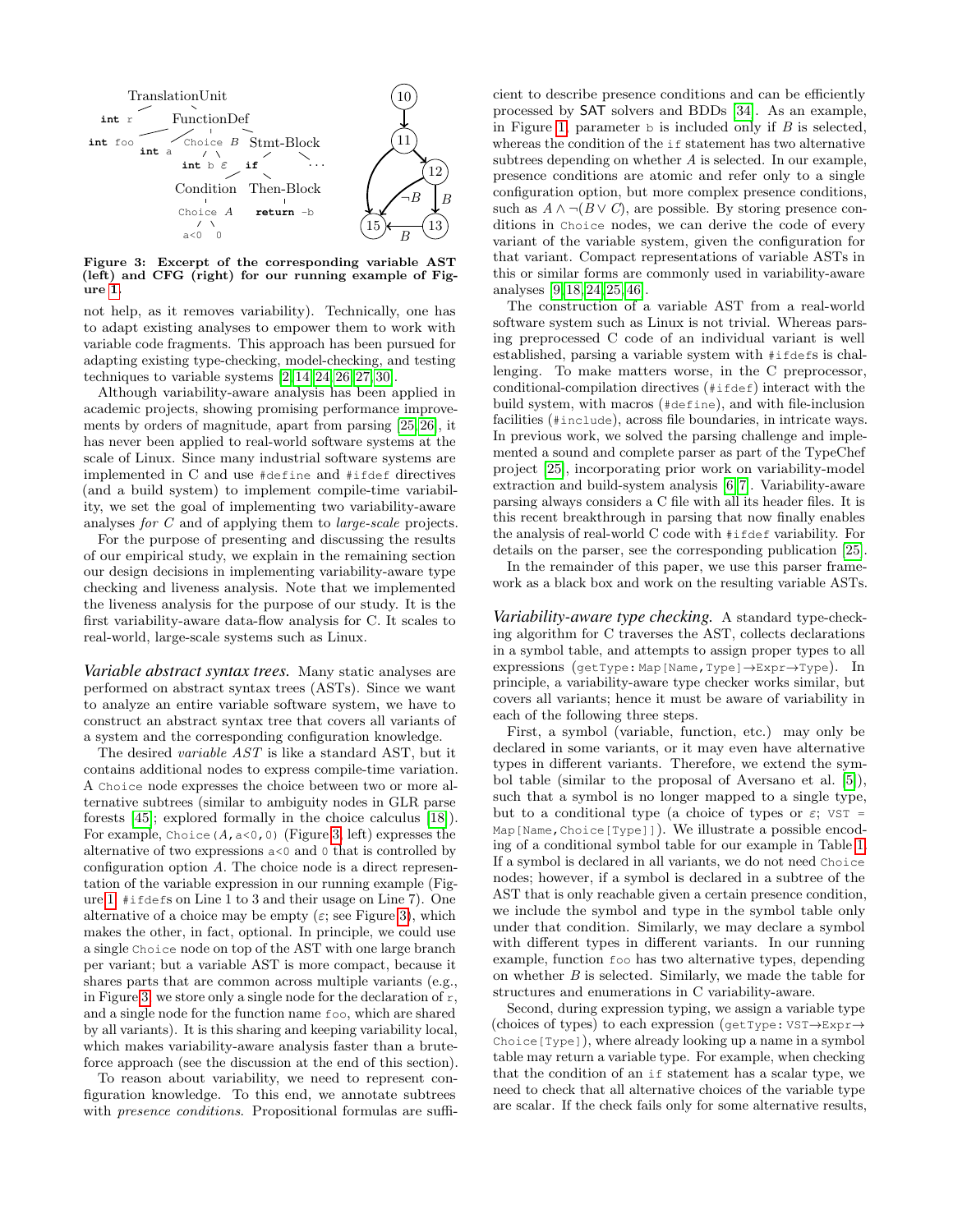<span id="page-4-0"></span>Table 1: Conditional symbol table at Line 6 of our running example of Figure [1.](#page-1-0)

|     | Symbol (Conditional) Type                                              | Scope |
|-----|------------------------------------------------------------------------|-------|
| r   | int                                                                    |       |
| foo | Choice $(B, int \rightarrow int \rightarrow int, int \rightarrow int)$ |       |
| a   | int                                                                    |       |
| h   | Choice $(B, int, \varepsilon)$                                         |       |

we report a type error and pinpoint it to a subset of variants, as characterized by a corresponding presence condition. Similarly, an assignment is only valid if the expected (variable) type is compatible with the provided (variable) type in all variants. Therein, an operation on two variable types can, in the worst case, result in the Cartesian product of the types in either case of the choice, resulting in a variable type with many alternatives. All other type rules are essentially implemented along the same lines. In our running example, we would report a type error in Line 8, because symbol b cannot be resolved in variants without  $B$  (see Table [1\)](#page-4-0).

Third, we can use the variability model of a system (if available) to filter all type errors that occur only in invalid variants. To this end, we simply check whether the presence condition of the type error is satisfiable when conjoined with the variability model (checked with a standard SAT solver).

*Variable control-flow graphs.* For most data-flow analyses, we need to construct a control-flow graph (CFG), which represents all possible execution paths of a program. Nodes of the CFG correspond to instructions in the AST, such as assignments and function calls; edges correspond to possible successor instructions according to the execution semantics of the programming language. A CFG is a conservative static approximation of the actual behavior of the program.

As with type checking, we need to make CFGs variable to cover all variants of systems. To create a CFG for a single program, we need to compute the successors of each node (succ: Node→List[Node]). In the presence of variability, the successors of a node may differ in different variants, so we need a variability-aware successor function that may return different successor sets for different variants (succ: Node→Choice[List[Node]], or, equivalently, but with more sharing, succ: Node→List[Choice[Node]]). Using the result of this successor function, we can determine for every possible successor, a corresponding presence condition, which we store as annotation of the edge in the variable CFG.

Let us illustrate variable CFGs by means of the optional statement in Line 12 of our running example of Figure [1.](#page-1-0) In Figure [3](#page-3-0) (right), we show an excerpt of the corresponding variability-aware CFG (node numbers refer to line numbers of Figure [1\)](#page-1-0). The successor of the instruction  $c \neq a$  in Line 12 depends on the configuration: if  $B$  is selected, statement  $c \rightarrow$  b in Line 13 is the direct successor; if B is not selected, return c in Line 15 is the (only) successor. Technically, we add further nodes to the result set of the successor function, until the conditions of the outgoing edges cover all possible variants, in which the source node is present (checked with a SAT solver or BDDs). By evaluating the presence conditions on edges, we can reproduce the CFG of each variant. [4](#page-4-1)

Table 2: Result of liveness computation of our running example of Figure [1;](#page-1-0)  $b_B$  is shorthand for Choice( $B$ ,  $b$ , $\varepsilon$ ).

<span id="page-4-3"></span>

| Line                       | Uses                                            | Defines                            | In.                                                                      | Out                                                      |
|----------------------------|-------------------------------------------------|------------------------------------|--------------------------------------------------------------------------|----------------------------------------------------------|
| 10<br>11<br>12<br>13<br>15 | {a}<br>łc∤<br>$\{a,c\}$<br>$\{b_B,c_B\}$<br>{c} | $\{c\}$<br>⊀ ⊱<br>{c}<br>$\{c_B\}$ | $\{a,bB\}$<br>$\{a,b_B,c\}$<br>$\{a,b_B,c\}$<br>$\{b_B,c_B\}$<br>$\{c\}$ | $\{a,bB,c\}$<br>$\{a,b, c\}$<br>$\{b_B,c\}$<br>$\{c_B\}$ |
|                            |                                                 |                                    |                                                                          |                                                          |

*Variability-aware liveness analysis.* Liveness analysis is a classic data-flow analysis for the computation of variables that are live (that may be read before being written again) for a given statement. Its result can be used, for example, to conservatively detect dead code. In real-world systems, warnings about dead code that occurs only in specific variants are interesting for maintainers; corresponding problems are regularly reported as bugs.<sup>[5](#page-4-2)</sup> So, again, our goal is to make liveness analysis variability-aware.

Liveness analysis is based on two functions: uses computes all variables read, and defines computes all variables written to. While, in traditional liveness analysis, both functions return sets of variables, in variability-aware liveness analysis, both return sets that may vary depending on the configuration (a choice of sets or a set with optional entries). The computation of liveness is a fixpoint algorithm that uses two functions, in and out, which compute variables that are live at respectively after the current statement. The result of in and out is variable again, and the signatures of both change from Node→Set[ID] to Node→Set[Choice[ID]], where ID represents the identifier of a live variable.

In Table [2,](#page-4-3) we show the results of variability-aware liveness analysis for our running example. We show the result of each equation as a set of variables together with their presence condition as subscript. For example, only c is live in the return statement on Line 15. Considering the control flow from Line 10 to 13 (10  $\rightarrow$  11  $\rightarrow$  12  $\rightarrow$  B 13), in the declaration statement on Line 10, variable a is live, whereas  $b$  is only live if  $B$  is selected.

*Principle: Keeping variability local.* Although we have introduced how variability-aware analyses work, we have not explained why we expect that they can be executed efficiently even for real-world systems with myriads of possible variants. The key is keeping variability local. Parsing already preserves sharing in the AST and keeps variability local (code without #ifdef directives is represented only once, since it is common to all variants; choices are introduced only locally where code differs between variants). We preserve this sharing and locality throughout our analyses, as far as possible. Specifically, three patterns emerged that maximize sharing: late splitting, local variability representation, and early joining.

First, late splitting means that we perform the analysis without variability until we encounter it. For example, type

<span id="page-4-1"></span><sup>4</sup>Alternatively, we could have dropped the presence conditions on edges and express variations of the control flow with if statements. On an if statement, a normal CFG does not evaluate the expression, but conservatively approximates the control flow by reporting

both alternative branches as possible successor statements (e.g., in Figure [3,](#page-3-0) both nodes 12 and 15 may follow node 11). Such sound but incomplete approximation is standard practice to make static analysis tractable or decidable. However, we do not want to lose precision for static variability. Furthermore, we have only propositional formulas to decide between execution branches, which makes computations decidable and comparably cheap, so we decided in favor of presence conditions on edges, which is in line with prior work on CFG in variable Java programs [\[8,](#page-9-3) [9\]](#page-9-4).

<span id="page-4-2"></span><sup>5</sup> e.g., [https://bugzilla.kernel.org/show\\_bug.cgi?id=1664](https://bugzilla.kernel.org/show_bug.cgi?id=1664).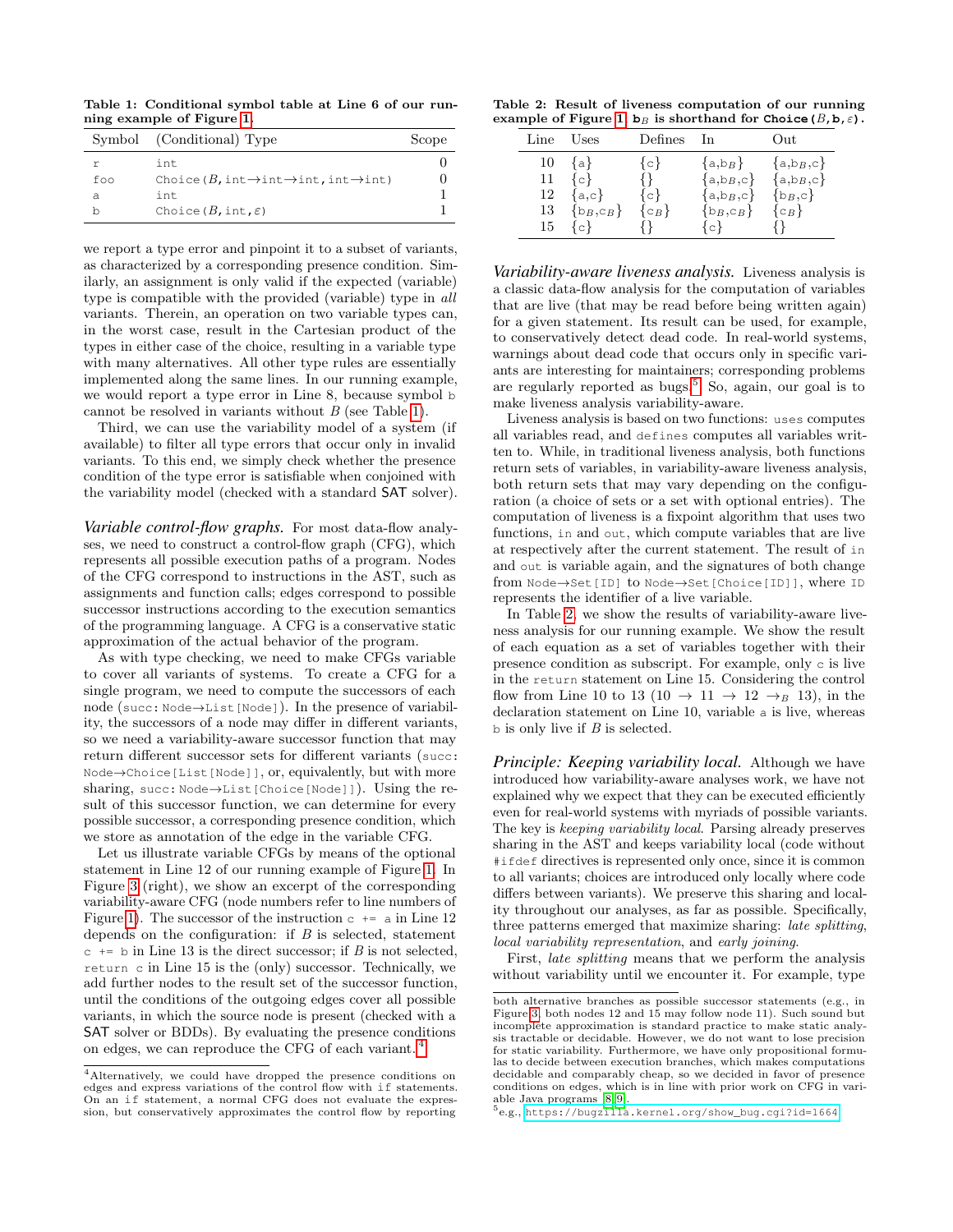checking processes the declaration of symbol  $r$  in Line 5 only once, and adds it to the symbol table only once, whereas a brute-force strategy or a sampling-strategy would process this declaration multiple times. Also, when we use symbol r later, it has only one type. Variability-aware analyses only split and consider smaller parts of the variant space when they actually encounter variability, for example, in the declaration of parameter b. Late splitting is similar to path splitting in on-the-fly model checking, where splitting is also performed only on demand [\[13\]](#page-9-13).

Second, local variability representation aims at keeping variability local in intermediate results. For example, instead of copying the entire symbol table for a single variable entry, we have only a single symbol table with conditional entries (technically, we use Map[String,Choice[Type]] instead of Choice[Map[String,Type]] to achieve this locality). Therefore, even after the conditional declaration of parameter b, we only store a single type for a or  $r$ , independently of  $B$ .

Third, early joining attempts to join intermediate results as early as possible. For example, if we have a choice of two identical types  $\text{Choice}(A, \text{int}, \text{int})$ , we can simply join them to int for further processing. So, even if we need to compute the Cartesian product on some operations with two variable types, the result can often be joined again to a more compact representation. This way, variability from parts of the AST leaks into other parts, if and only if variability actually makes a difference in the internal representations of types, names, or other structures. Also, we need to consider only combinations of configuration options that occur in different parts of the AST if they actually produce different (intermediate) results when combined, otherwise the results remain orthogonal.

Note that the three patterns of late splitting, local variability representation, and early joining apply to any kind of variability-aware analysis; although not always made explicit, these patterns can also be observed in other variability-aware analyses [\[4,](#page-9-6) [9,](#page-9-4) [25,](#page-10-7) [27\]](#page-10-23).

# 5. EMPIRICAL STUDY

To evaluate feasibility and scalability of different analysis strategies, we attempt to analyze three real-world, and large-scale systems—a fact that substantially increases external validity, compared to previous work, which concentrated mostly on formal foundations, made limiting assumptions, or relied on comparatively small and academic case studies (see Section [6\)](#page-8-0). We use both state-of-the-art sampling heuristics (single conf, code coverage with and without headers, and pair-wise), as introduced in Section [3.](#page-1-2) We apply both type checking and liveness analysis. We report our experience and perform rigorous performance measurements.

#### 5.1 Hypotheses and Research Questions

Based on the goals and properties of variability-aware and sampling-based analyses, we formulate two hypotheses and two research questions.

1. Variability-aware vs. single conf: Analyzing all variants simultaneously using variability-aware analysis is likely slower than analyzing a single variant that covers most configuration options. The reason is that the variable program representation covering all variants is larger than the program representation of any single variant, including the largest possible variant.

- $H_1$  The execution times of variability-aware type checking and liveness analysis are larger than the corresponding times of analyzing the variants derived by single-conf sampling.
- 2. Variability-aware vs. pair-wise: While previous work has shown that pair-wise sampling is a reasonable approximation of the analysis of all variants [\[33\]](#page-10-27), our previous experience is that it can still generate quite large sample sets. Hence, we expect a variability-aware analysis to outperform pair-wise sampling:
	- $H_2$  The execution times of the variability-aware type checking and liveness analysis are smaller than the corresponding times of analyzing the variants derived by pair-wise sampling.
- 3. Variability-aware vs. code coverage: With respect to the comparison of variability-aware analysis and codecoverage sampling, we cannot make any informed guesses with respect to analysis time. Code-coverage sampling generates sample sets depending on the usage of configuration options in the analyzed C files. Since we do not know details about the code, we cannot predict how many variants will be generated and how large these will be. Therefore, we pose a research question instead. Specifically, the influence of variability that occurs in header files is unknown and therefore we look at two different variants of code coverage: one including header files and one without.
	- RQ<sup>1</sup> How do the execution times of variability-aware type checking and liveness analysis compare to the times for analysis of the variants derived by codecoverage sampling (with and without header files)?
- 4. Scalability: Finally, we pose the general question of the scalability of variability-aware analysis.
	- RQ<sup>2</sup> Does variability-aware analysis scale to systems with thousands of configuration options?

The background for questioning scalability is that variability-aware analysis reasons about variability by solving SAT problems or by using BDDs during analysis, and so depends on the degree of sharing that is possible in practice (see Section [4\)](#page-2-3). Generally, SAT is NP-complete, but previous work suggests that the problems that arise in variability-aware analysis are typically tractable for state-of-the-art SAT solvers [\[34\]](#page-10-14) and BDDs, and that caching can be an effective optimization [\[2\]](#page-9-2).

#### 5.2 Subject Systems

To test our hypotheses and to answer our research questions, we selected three subject systems. We looked for publicly available systems (for replicability), that are of substantial size, actively maintained by a community of developers, used in real-world scenarios, and that implement substantial compile-time variability with the C preprocessor. The systems must provide at least an informal variability model that describes configuration options and their valid combinations [\[31\]](#page-10-13). In this context, we would like to acknowledge the pioneering work on variability-model extraction [\[7,](#page-9-11) [40\]](#page-10-1) and build-system analysis [\[6\]](#page-9-10), which enabled us, for the first time, to conduct variability-aware analysis on substantial, real-world systems that are an order of magnitude larger then previous work on Java-based subjects [\[4,](#page-9-6) [9,](#page-9-4) [24\]](#page-10-8).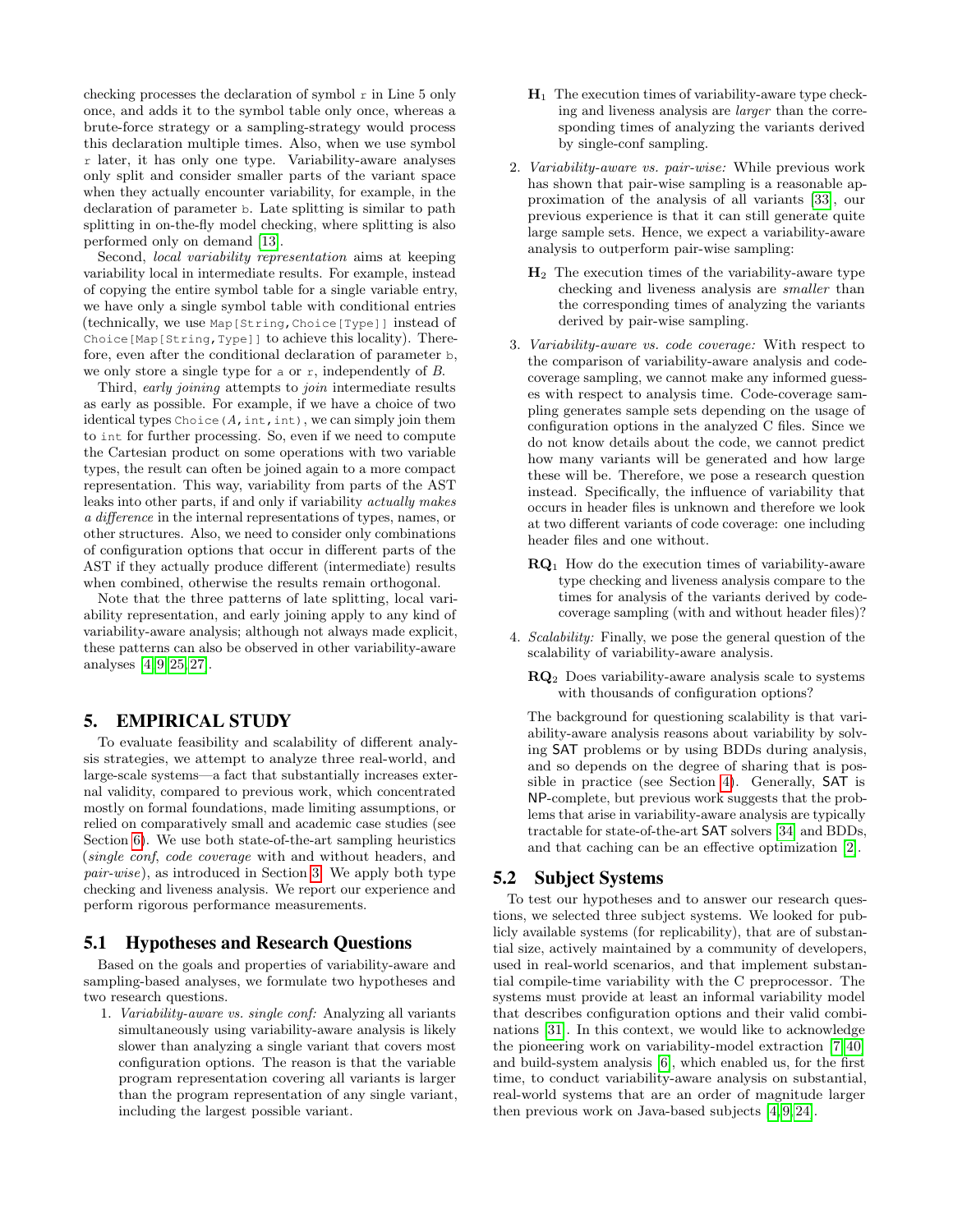- The Busybox tool suite reimplements most standard Unix tools for resource-constrained systems. With 792 configuration options it is highly configurable; most of the options refer to independent and optional subsystems; the variability model in conjunctive normal form has 993 clauses. We use Busybox version 1.18.5 (522 files and 191 615 lines of source code).
- The Linux kernel (x86 architecture, version 2.6.33.3) is an operating-system kernel with millions of installations worldwide, from high-end servers to mobile phones. With 6 918 configuration options it is highly configurable. In a previous study, we identified the Linux kernel as one of the largest and most complex (w.r.t. variability) publicly available variable software systems [\[31\]](#page-10-13). It has 7 691 source code files with 6.5 million lines of code. Note that already the variability model of Linux is of substantial size: the corresponding extracted formula in conjunctive normal form has over 60 000 variables and nearly 300 000 clauses; a typical satisfiability check requires half a second on a standard computer.
- The cryptographic library OpenSSL implements different protocols for secure Internet communication. OpenSSL can be tailored to many different platforms, and it provides a rich set of 589 configuration options. We analyze OpenSSL version 1.0.1c with 733 files and 233 450 lines of code. Since OpenSSL does not come with a formal variability model like Busybox or Linux, we extracted a variability model based on manual analysis. The resulting variability model has 15 clauses.

#### 5.3 Experience with Sampling

Before we discuss the performance measurements, we would like to share our experience with sampling approaches, which were surprising to us. We expected that contemporary sampling tools can quickly compute representative sample sets. However, we found that deriving samples at this scale is far from trivial, and that we even failed to compute sample sets for some sampling heuristics (code coverage with headers for Linux), and that the computation time already takes up to several hours (e.g., pair-wise:  $>20$  h for Linux).

The single-conf heuristic worked well. Linux has a commonly used configuration allyesconfig, which is maintained by the community and frequently used for analysis purposes.<sup>[6](#page-6-0)</sup> For Busybox and OpenSSL, we created large configurations by selecting as many configuration options as possible.

Random sampling already proved problematic. Both Busybox and Linux have variability models with many constraints. In 1 000 000 random configurations, there was not even a single configuration that fulfilled all variability-model constraints. Random sampling was only a possibility for OpenSSL, which has a comparably sparse variability model ( $\sim$  3% of randomly generated configurations were valid). Busybox developers actually uses a skewed form of random sampling, in which, one by one, a random value is selected for every configuration option that is not yet decided by constraints of other options. This approach depends strongly on variable ordering and violates the developer intuition about random selection. Due to these sampling problems in the presence of constraints, we did not consider random sampling any further.

For the coverage-based and the pair-wise heuristics, we observed that the generation of samples took considerable time (times for sample generation are not part of our reported



<span id="page-6-1"></span>Figure 4: Experimental setup.

analysis times below) and was not possible in all cases (in particular for Linux).

In contrast to all other heuristics, heuristics based on code coverage need to investigate every file separately (and optionally all their header files). We reimplemented the conservative algorithm of Tartler et al. for this task [\[41\]](#page-10-3) in two variants: one including header files (code coverage) and one without (code coverage NH). When headers are included and macros are considered, the coverage analysis easily needs to process several megabytes of source code per C file [\[25\]](#page-10-7). Surprisingly, already the times needed for code-coverage sample computation exceeded the times for performing variability-aware type checking and liveness analysis.

To compute the pair-wise sample set we only found one research tool (SPLCATool), which is able to compute a complete set of pair-wise configurations for a given feature model (see Section [3\)](#page-1-2). SPLCATool did reasonably well for Busybox and OpenSSL, but the larger configuration space of Linux made the computation of the sample set very expensive. Also in this case, the computation time exceeded the times for performing variability-aware liveness analysis.

#### <span id="page-6-2"></span>5.4 Experimental Setup

We use TypeChef as underlying parsing framework. As explained in Section [4,](#page-2-3) TypeChef generates a variable AST per file, in which Choice nodes represent optional and alternative code. Our implementations of variability-aware type checking and liveness analysis are based on these variable ASTs, and they are integrated into and deployed as part of the TypeChef project.

To avoid bias due to different analysis implementations, we use our infrastructure for variability-aware analysis also for the sample-based analyses. To this end, we generate individual variants (ASTs without variability) based on the sampling heuristics. We create an AST for a given configuration by pruning all irrelevant branches of the variable AST, so that no Choice nodes remain. As there is no variability in the remaining AST, the analysis never splits and there is no overhead due to SAT solving, because the only possible presence condition is true.

As liveness analysis is intraprocedural, it would have been possible and more efficient to apply sampling to individual functions and not to files, as done by Brabrand et al. for Java product lines [\[9\]](#page-9-4). Unfortunately, preprocessor macros in C rule out this strategy, as we cannot even parse functions individually without running the preprocessor first or without performing full variability-aware parsing. In our running example of Figure [1,](#page-1-0) we would not even have noticed that function  $f$  so is affected by  $A$ , because variability comes from variable macros defined outside the function. Variable macros defined in header files are very common in C code [\[25\]](#page-10-7).

<span id="page-6-0"></span><sup>6</sup><http://kernel.org/doc/Documentation/kbuild/kconfig.txt>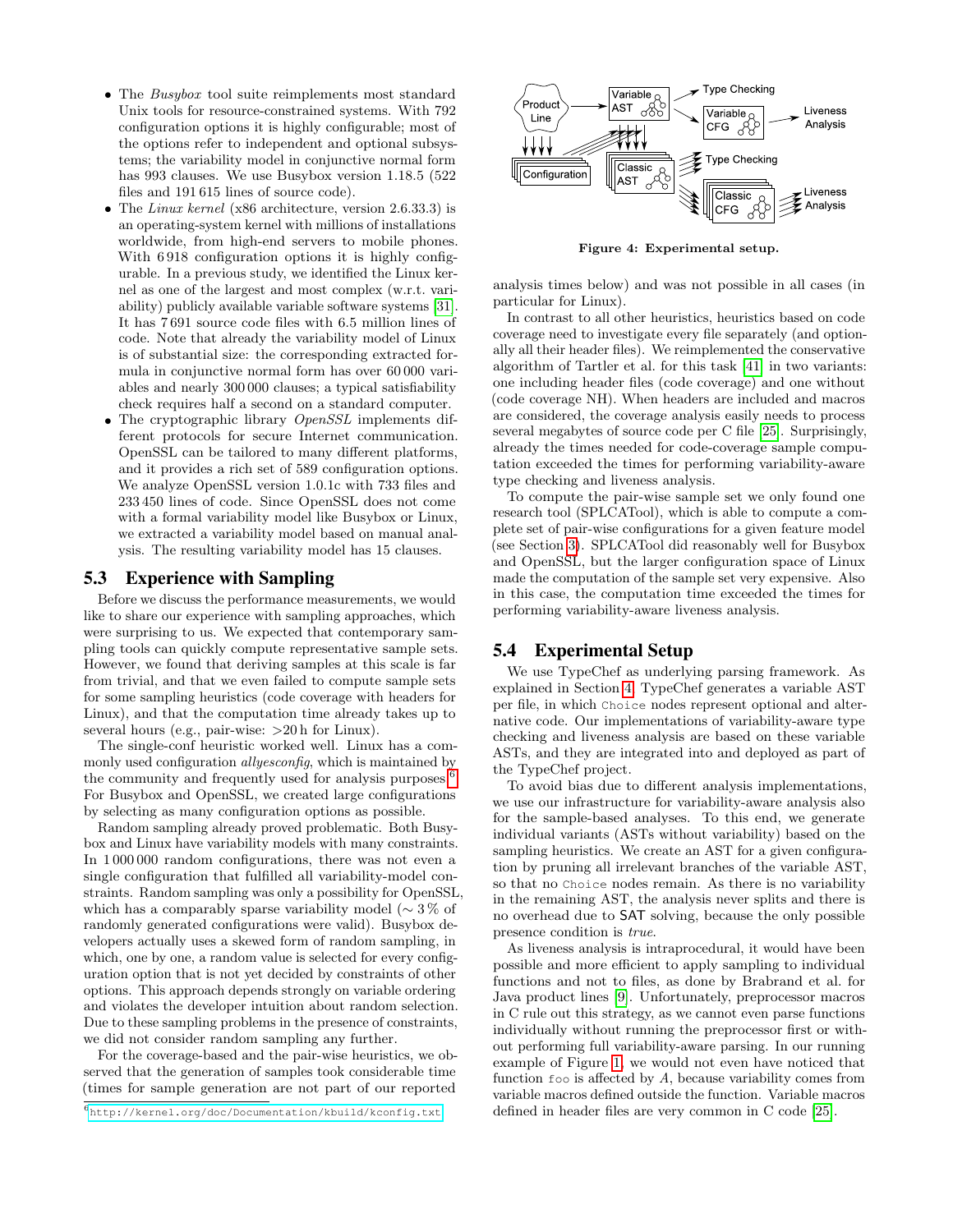Furthermore, we implemented only an imprecise liveness analysis, since the analysis is performed without a real analysis question (e.g., which code is dead). The strategy of abstraction is a common approach in model checking [\[12\]](#page-9-14), to handle the complexity of a system and to make the analysis feasible in the first place. In particular, during liveness computation, our algorithms perform SAT checks without taking the variability model of the analyzed system into account. This way, the computation is faster and still complete, though, false positives may occur. False positives can be eliminated easily after a refinement step (i.e., using the variability model in SAT checks), so that only valid execution paths are taken into account [\[12\]](#page-9-14).

In Figure [4,](#page-6-1) we illustrate the experimental setup. Depending on the sampling heuristics, one or multiple configurations are checked. For each file of the three subject systems, we measured the time spent in type checking and liveness analysis, each using the variability-aware approach and the three sampling heuristics (the latter consisting of multiple internal runs)—in total, four analyses per subject system: one variability-aware  $+$  three respectively four sampling (with and without header files for code coverage).

We ran all measurements on Linux machines (Ubuntu 12.04) with Intel Core i7-2600, 3.4 GHz, and 16/32 GB RAM. We configured the Java JVM with upto 8 GB RAM for memory allocation. To reduce measurement bias, we minimized disk access by using a ramdisk and warmed up the JVM by running an example task before the actual measurement run. However, due to just-in-time compilation and automatic garbage collection inside the Java JVM, measurements of analysis times might slightly differ for similar inputs. We could not mitigate this problem with repetitive analysis runs, since the setup already takes weeks to finish, but we believe that the large number of files produces still a reliable result.

*Analysis procedure and reporting.* We report performance measurements as total times for the entire analysis and additionally graphically as the distribution of analysis times for individual files in the project, using notched boxplots on a logarithmic scale. We highlight the median (over all files) of the variability-aware analyses with a vertical line, to simplify comparison with the medians of the sample-based analyses.

Furthermore, we provide the number of analyzed configurations for each of the sample-based analyses (below the name of the analysis, 'configs per file' or short 'c.p.f.'). Single conf requires the same number of variants for each file (because they are based on global knowledge of the variability model only), whereas code coverage and pair-wise<sup>[7](#page-7-0)</sup> require different numbers of variants in different files, which we provide in terms of mean±standard deviation. We evaluate all research hypotheses with paired t-tests at a confidence level of 95%.

# 5.5 Results

In Table [3,](#page-7-1) we show the measurement results for each analysis and subject system. We report sequential times, though parallelization would be possible in all cases, because all files are analyzed in isolation. In Figures [5,](#page-7-2) [6,](#page-8-1) and [7,](#page-8-2) we

<span id="page-7-1"></span>Table 3: Total times for analyzing the subjects with each approach (time in seconds, with three significant digits).

|         |                   | Type checking | Liveness analysis |
|---------|-------------------|---------------|-------------------|
| Busybox | Single conf       | 40.3          | 19.4              |
|         | Code coverage NH  | 107           | 67.1              |
|         | Code coverage     | 2030          | 985               |
|         | Pair-wise         | 1 1 1 0       | 544               |
|         | Variability-aware | 223           | 97.3              |
| Linux   | Single conf       | 5060          | 2560              |
|         | Code coverage NH  | 33 000        | 22 500            |
|         | Pair-wise         | 569000        | 380 000           |
|         | Variability-aware | 73500         | 13900             |
| OpenSSL | Single conf       | 64.1          | 24.5              |
|         | Code coverage NH  | 86.9          | 37.6              |
|         | Code coverage     | 388           | 145               |
|         | Pair-wise         | 1 1 1 0       | 455               |
|         | Variability-aware | 228           | 44.7              |



<span id="page-7-2"></span>Figure 5: Distribution of analysis times for Busybox (times in milliseconds; logarithmic scale).

plot the distributions of analysis times for Busybox, Linux, and OpenSSL, as described in Section [5.4.](#page-6-2)

In all subject systems and for both type checking and liveness analysis, the variability-aware approach is slower than single-conf sampling  $(H_1;$  statistically significant), and it is faster than pair-wise sampling  $(H_2;$  statistically significant). The results regarding code-coverage sampling  $(H_3)$ are mixed: variability-aware analysis is faster for liveness analysis in Linux, slower for liveness analysis in Busybox and OpenSSL and for type checking of Linux and OpenSSL (statistically significant). We observe that code coverage without header files (NH) is often faster than with header files and sometimes it even outperforms single-conf sampling. The reason for this is that many #ifdefs occur in header files, something that is neglected in code-coverage sampling NH. Single-conf sampling considers variability in header files such that it may select a larger configuration with additional header code, which is potentially unnecessary, and is, therefore, slower than code-coverage sampling NH. Table [4](#page-8-3) summarizes the actual speedups of all comparisons.

It is worth noting that we did not find any confirmed defects during our experiments. For Linux, we found a defect already fixed in subsequent releases; for Busybox, we found and reported several defects in earlier versions that have been fixed in the current version, which we used for our experiments. $8$ 

<span id="page-7-0"></span><sup>&</sup>lt;sup>7</sup>In addition to the given variability model, the build system of Linux defines presence conditions for individual files. So, as for Linux, each file has its own variability model. Nevertheless, we use the global variability model for the computation of pair-wise sample sets. Since, the sample may contain configurations that are not valid for a file, the overall number of analyzed configurations for a file decreases.

<span id="page-7-3"></span><sup>8</sup>Bug reports: [https://bugs.busybox.net/show\\_bug.cgi?id=4994](https://bugs.busybox.net/show_bug.cgi?id=4994) ; [http://lists.busybox.net/pipermail/busybox/2012-April/](http://lists.busybox.net/pipermail/busybox/2012-April/077683.html) [077683.html](http://lists.busybox.net/pipermail/busybox/2012-April/077683.html)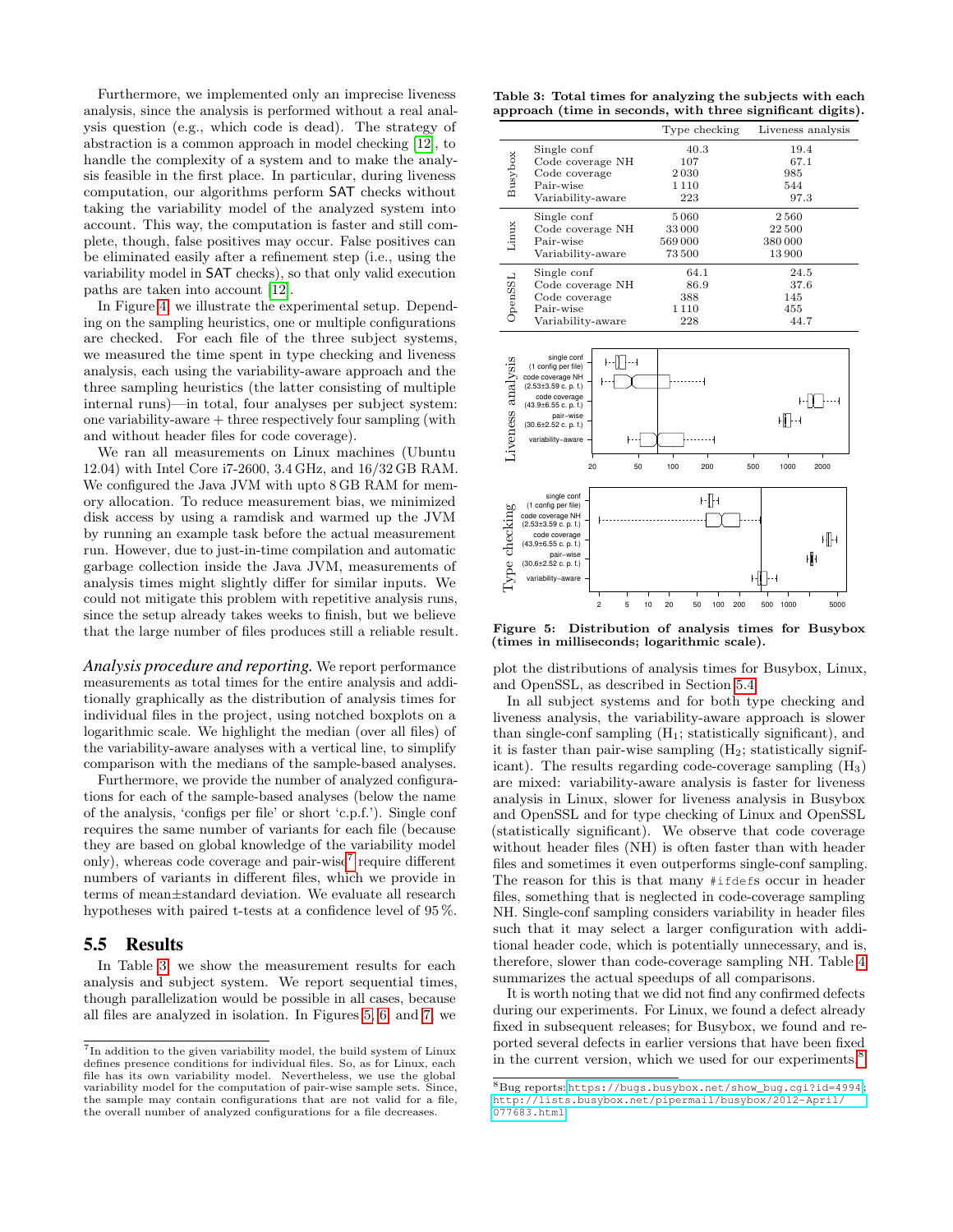

<span id="page-8-1"></span>Figure 6: Distribution of analysis times for Linux (times in milliseconds; logarithmic scale).



<span id="page-8-2"></span>Figure 7: Distribution of analysis times for OpenSSL (times in milliseconds; logarithmic scale).

## 5.6 Discussion

Our experiments confirm hypotheses  $H_1$  and  $H_2$ : in all three subject systems, variability-aware analysis is faster than sampling-based analysis using the pair-wise heuristics, but slower than using the single-conf heuristics. With respect to research question RQ1, there is no clear picture. The performance of code-coverage sampling depends on the variability implementations in the respective files; the number of sampled variants and performance results differ considerably between files inside each subject system (see Figure [5,](#page-7-2) [6,](#page-8-1) and [7\)](#page-8-2). So, performance of the code-coverage heuristic is hard to predict and depends strongly on implementation patterns.

A further observation is that the speedup of variabilityaware liveness analysis in relation to sampling is higher than the speedup of variability-aware type checking. This can be explained by the fact that liveness analysis is intra-procedural, whereas type checking considers entire compilation units. Exploring the performance of variability-aware inter-procedural analyses of large scale systems is an interesting avenue of further work.

The experimental results for Busybox, Linux, and OpenSSL demonstrate that variability-aware analysis is in the range of the execution times of sampling with multiple samples (code coverage and pair-wise). So, with regard to question RQ2, we conclude that variability-aware analysis is practical for large-scale systems. An important finding is that the overhead induced by solving SAT problems during analy-

<span id="page-8-3"></span>Table 4: Speedup of variability-aware analysis; a speedup  $<$  1.0 means that sampling is faster and a speedup  $> 1.0$  means that variability-aware analysis is faster (nonsignificant result in parentheses).

| Variability-aware vs. |                  | Type checking | Liveness analysis |
|-----------------------|------------------|---------------|-------------------|
| Busybox               | Single conf      | 0.18          | 0.20              |
|                       | Code coverage NH | 0.48          | 0.69)             |
|                       | Code coverage    | 9.10          | 10.12             |
|                       | Pair-wise        | 5.01          | 5.59              |
| Linux                 | Single conf      | 0.07          | 0.18              |
|                       | Code coverage NH | 0.45          | 1.61              |
|                       | Pair-wise        | 7.74          | 27.24             |
| OpenSSL               | Single conf      | 0.28          | 0.54              |
|                       | Code coverage NH | 0.38          | 0.84              |
|                       | Code coverage    | 1.70          | 3.24              |
|                       | Pair-wise        | 4.88          | 10.17             |

sis is not a bottleneck, not even for large systems such as the Linux kernel. Overall, variability-aware type checking (compared to single conf) in Busybox takes as much time as checking 6 variants (15 variants in Linux and 4 variants in OpenSSL). For liveness analysis, the break-even point is after 5 (Busybox), 6 (Linux), and 2 (OpenSSL) variants. That is, if a sampling heuristic produces a sampling set larger than that (or if continuing random sampling for more than this number of samples), variability-aware analysis is faster and also complete. All values are very low compared with the number of the possible variants of the respective system, showing that a complete analysis is already possible at the costs of an incomplete sampling heuristic.

*Threats to validity.* A threat to internal validity is that our implementations of variability-aware type checking and liveness analysis support ISO/IEC C, but not all GNU C extensions used in the subject systems (especially Linux). Our analyses simply ignore corresponding code constructs. Also due to the textual and verbose nature of the C standard, the implementation does not align entirely with the behavior of the GNU C compiler. Due to these technical problems, we excluded 4 files of Busybox, and 470 files of Linux from our study. All numbers presented in this paper have been obtained after excluding the problematic files. Still, the comparatively large numbers of 518 files for Busybox, 7 221 files for Linux, and 733 files for OpenSSL deem the approach practical and our evaluation representative.

Second, the variants generated by the sampling heuristics represent only a small subset of possible variants (which is the idea of sampling). But, for pair-wise sampling, it may happen that some variants of a file are very similar, as the difference in the respective variant configurations affect the content of a file only to a minor or no extent. However, we argue that our conclusions are still valid, as this lies in the nature of the sampling heuristics, and all heuristics we have used are common in practice.

Finally, a (standard) threat to external validity is that we considered only three subject systems. We argue that this threat is largely compensated by their size and the fact that many different developers and companies contributed to the development of these systems.

#### <span id="page-8-0"></span>6. RELATED WORK

Our implementations of variability-aware type checking and liveness analysis are inspired by earlier work in two fields.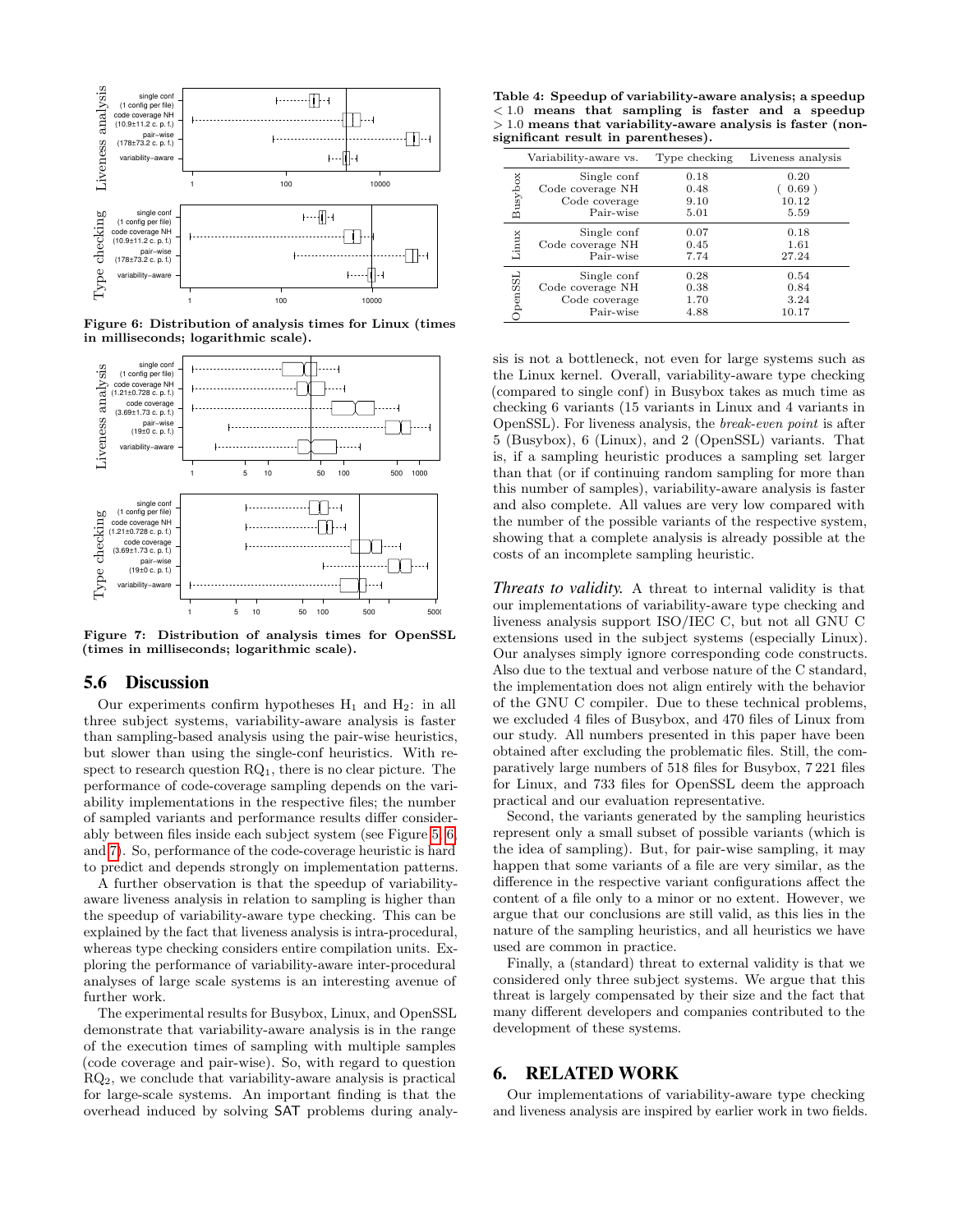First, we and others have developed variability-aware type systems for academic languages such as Featherweight Java [\[2,](#page-9-2) [24\]](#page-10-8), Lightweight Java [\[16\]](#page-9-15), the lambda calculus [\[11\]](#page-9-16), and other dialects of Java [\[24,](#page-10-8) [42\]](#page-10-10). First conceptual sketches even reach back 10 years [\[5\]](#page-9-12). Although a prior version of our C type checker has been used to study a variability-aware module systems and has been applied to Busybox, it has not been evaluated in an empirical assessment and comparison to sample-based type checking [\[26\]](#page-10-9).

Second, researchers proposed variability-aware approaches for data-flow analysis. Closest to our work, Brabrand et al. compared three different algorithms for variability-aware, intra-procedural data-flow analysis for Java against a bruteforce approach [\[9\]](#page-9-4). Similarly, Bodden proposed an approach to extend an existing inter-procedural, data-flow analysis framework to make it variability-aware [\[8\]](#page-9-3). Both approaches are limited to an academic environment in which the input Java programs contain #ifdef-like variability annotations managed by a research tool; there are no substantial variable real-world systems that use this technique. Furthermore, both variability-aware analysis approaches make frequently limiting assumptions on the form of variability (in particular, type uniformity [\[24\]](#page-10-8) and annotation discipline [\[23,](#page-10-28)[32\]](#page-10-29)), which do not hold in real-world software systems [\[25,](#page-10-7) [32\]](#page-10-29).

# 7. CONCLUSION

In this paper, we reported on our experience with the implementation and performance of practical, scalable, variabilityaware and sampling-based analyses for real-world, large-scale systems written in C, including preprocessor directives. In a series of experiments on three real-world, large-scale subject systems, including the Linux kernel, we compared the performance of variability-aware type checking and liveness analysis with the performance of corresponding state-of-the-art sampling heuristics (single conf, pair-wise, and code coverage).

In our experiments, we found that the performance of variability-aware analysis scales to large software systems, such as the Linux kernel, and even outperforms some of the sampling heuristics, while still being complete. In contrast to previous work on sampling, we faced many problems and found several limiting factors that render state-of-the-art sampling heuristics, such as pair-wise, infeasible.

In future work, we aim at the development of further analyses, at experimenting with other sampling heuristics and with more case studies, and at setting up an automated and incremental checking system for producing bug reports.

# 8. ACKNOWLEDGMENTS

We thank Tillmann Rendel for fruitful discussions on patterns in variability-aware analysis, and Klaus Ostermann for pushing us to generalize the underlying concepts of variabilityaware analysis. This work has been supported in part by the German Research Foundation (AP 206/2, AP 206/4, AP 206/5, and LE 912/13) and ERC grant #203099.

## 9. REFERENCES

- <span id="page-9-0"></span>[1] S. Apel and C. Kästner. An Overview of Feature-Oriented Software Development. J. Object Technology, 8(5):49–84, 2009.
- <span id="page-9-2"></span>[2] S. Apel, C. Kästner, A. Größlinger, and C. Lengauer. Type Safety for Feature-Oriented Product Lines. Automated Software Engineering, 17(3):251–300, 2010.
- <span id="page-9-5"></span>[3] S. Apel, H. Speidel, P. Wendler, A. von Rhein, and D. Beyer. Detection of Feature Interactions using Feature-Aware Verification. In Proc. Int. Conf. Automated Software Engineering (ASE), pages 372–375. IEEE, 2011.
- <span id="page-9-6"></span>[4] S. Apel, A. von Rhein, P. Wendler, A. Größlinger, and D. Beyer. Strategies for Product-Line Verification: Case Studies and Experiments. In Proc. Int. Conf. Software Engineering (ICSE), pages 482–491. IEEE, 2013.
- <span id="page-9-12"></span>[5] L. Aversano, L. Di Penta, and I. Baxter. Handling Preprocessor-Conditioned Declarations. In Proc. Working Conf. Source Code Management and Manipulation (SCAM), pages 83–92. IEEE, 2002.
- <span id="page-9-10"></span>[6] T. Berger, S. She, K. Czarnecki, and A. Wasowski. Feature-to-Code Mapping in Two Large Product Lines. In Proc. Int. Software Product Line Conference (SPLC), pages 498–499. Springer, 2010.
- <span id="page-9-11"></span>[7] T. Berger, S. She, R. Lotufo, A. Wasowski, and K. Czarnecki. Variability Modelling in the Real: A Perspective from the Operating Systems Domain. In Proc. Int. Conf. Automated Software Engineering (ASE), pages 73–82. ACM, 2010.
- <span id="page-9-3"></span>[8] E. Bodden, M. Mezini, C. Brabrand, T. Tolêdo, M. Ribeiro, and P. Borba. SPL<sup>LIFT</sup> — Statically Analyzing Software Product Lines in Minutes Instead of Years. In Proc. Int. Conf. Programming Language Design and Implementation (PLDI), pages 355–364. ACM, 2013.
- <span id="page-9-4"></span>[9] C. Brabrand, M. Ribeiro, T. Tolêdo, and P. Borba. Intraprocedural Dataflow Analysis for Software Product Lines. In Proc. Int. Conf. Aspect-Oriented Software Development (AOSD), pages 13–24. ACM, 2012.
- <span id="page-9-9"></span>[10] M. Calder and A. Miller. Feature Interaction Detection by Pairwise Analysis of LTL Properties: A Case Study. Formal Methods in System Design, 28(3):213–261, 2006.
- <span id="page-9-16"></span>[11] S. Chen, M. Erwig, and E. Walkingshaw. An Error-Tolerant Type System for Variational Lambda Calculus. In Proc. Int. Conf. Functional Programming (ICFP), pages 29–40. ACM, 2012.
- <span id="page-9-14"></span>[12] E. Clarke, O. Grumberg, S. Jha, Y. Lu, and H. Veith. Counterexample-guided Abstraction Refinement for Symbolic Model Checking. Journal of the ACM, 50(5):752–794, 2003.
- <span id="page-9-13"></span>[13] E. Clarke, O. Grumberg, and D. Peled. *Model Checking*. The MIT Press, 1999.
- <span id="page-9-7"></span>[14] A. Classen, P. Heymans, P.-Y. Schobbens, A. Legay, and J.-F. Raskin. Model Checking Lots of Systems: Efficient Verification of Temporal Properties in Software Product Lines. In Proc. Int. Conf. Software Engineering (ICSE), pages 335–344. ACM, 2010.
- <span id="page-9-1"></span>[15] K. Czarnecki and U. Eisenecker. Generative Programming: Methods, Tools, and Applications. Addison-Wesley, 2000.
- <span id="page-9-15"></span>[16] B. Delaware, W. Cook, and D. Batory. Fitting the Pieces Together: A Machine-Checked Model of Safe Composition. In Proc. Int. Symp. Foundations of Software Engineering (FSE), pages 243–252. ACM, 2009.
- <span id="page-9-8"></span>[17] C. Dietrich, R. Tartler, W. Schröder-Preikshat, and D. Lohmann. Understanding Linux Feature Distribution. In Proc. AOSD Workshop Modularity in Systems Software (MISS), pages 15–20. ACM, 2012.